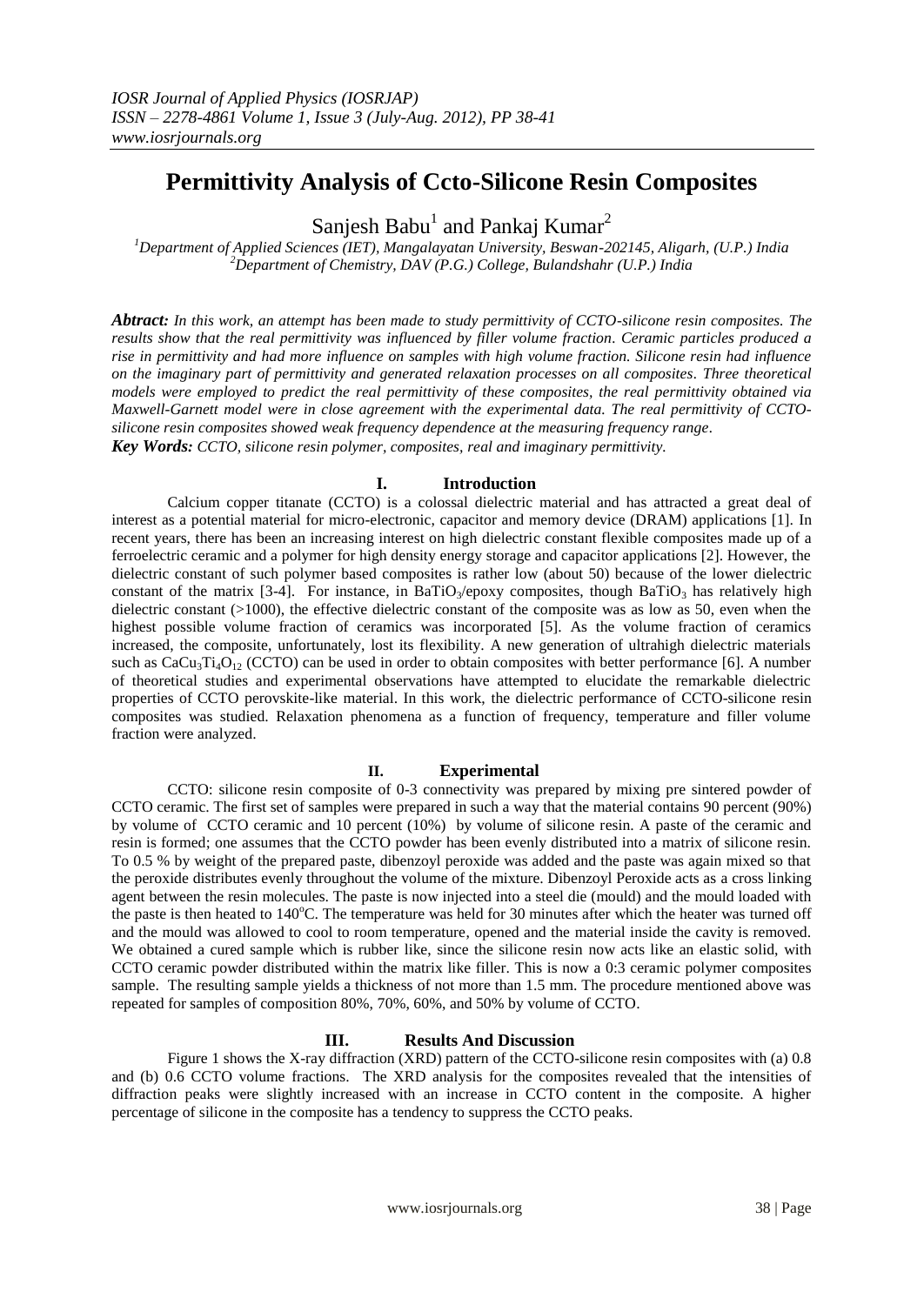*Permittivity Analysis Of CCTO-Silicone Resin Composites*



**Fig. 1: XRD of composite with (a) 80 and (b) 60 vol % CCTO**



**Fig. 2: SEM of composite with (a) 80 and (b) 60 vol % CCTO**

The morphology of the CCTO-silicone resin composites measured by scanning electron microscopy (SEM) is shown in Fig. 2. Figures (3-6) show real and imaginary permittivity parts as a function of frequency and temperature, respectively. As it can be expected, real permittivity rose as the ceramic volume fraction increases. It was observed that imaginary permittivity decreased at low temperatures, because of a relaxation process. Changes in the permittivity values as a function of frequency are attributed to dielectric relaxations. In order to study the frequency and temperature dependence of relaxation processes, electrical modulus was used. Figures (7-8) show the real and imaginary parts of the electrical modulus obtained through equation (1) as a function of frequency and temperature, respectively.

 $M^* = 1/\varepsilon^* = 1/(\varepsilon^* - \varepsilon^*) = \varepsilon^* / (\varepsilon^2 + \varepsilon^*^2) + j \varepsilon^* / (\varepsilon^2 + \varepsilon^*^2) = M^* + j M^*$  ---------------- (1)



**Fig-3: Real permittivity vs. frequency for composites with different CCTO volume fraction (Temp. 30 °C).**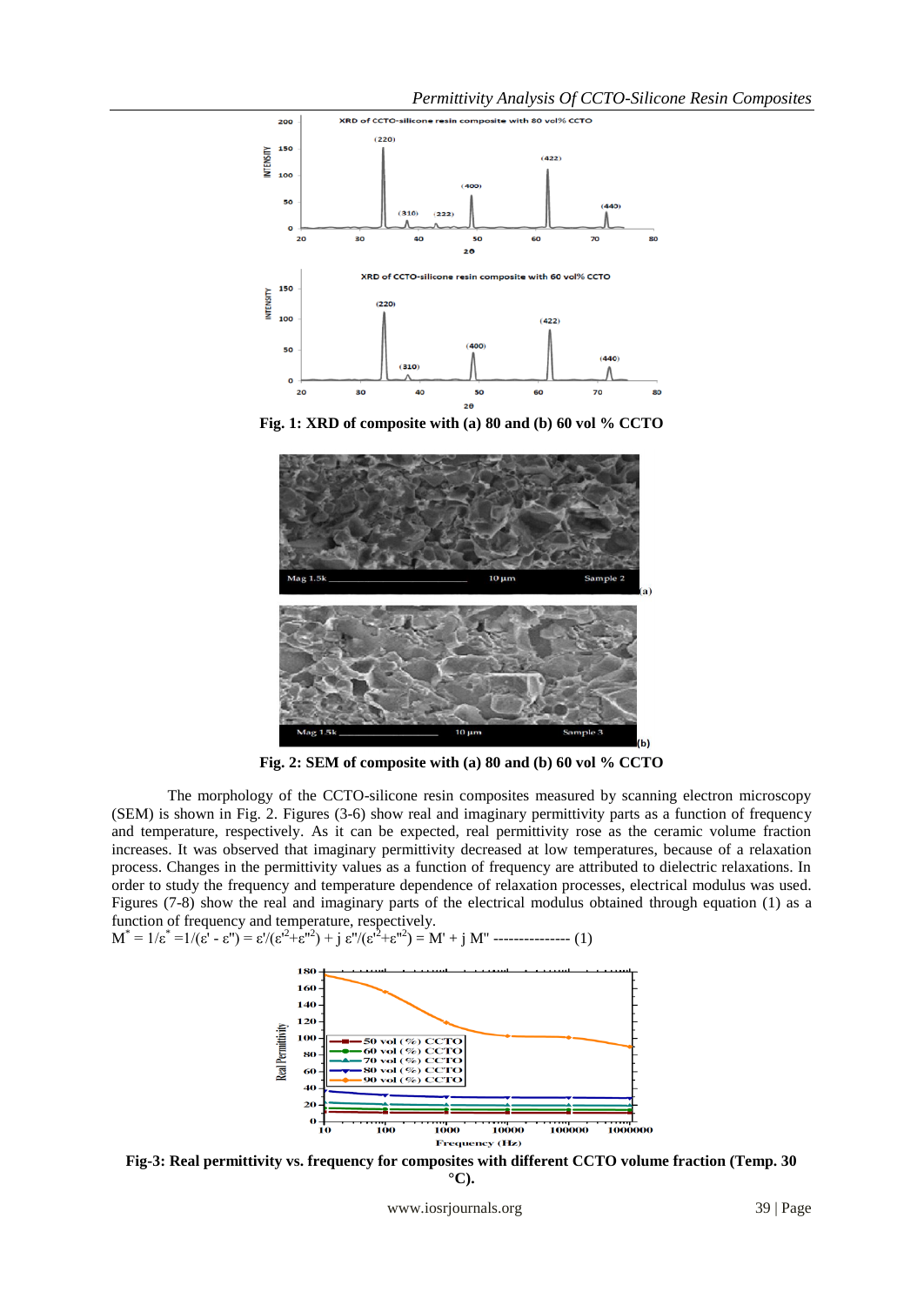*Permittivity Analysis Of CCTO-Silicone Resin Composites*



**Fig-4: Imaginary permittivity vs. frequency for composites with different CCTO volume fraction (Temp.** 



**Fig-5: Real permittivity vs. temperature for composites with different CCTO volume fraction (Freq. 1000 Hz).**



**Fig-6: Imaginary permittivity vs. temperature for composites with different CCTO volume fraction (Freq. 1000 Hz).**

In Figures (7-8), it can be seen that M' values increased with frequency. Nevertheless, peaks in M'' values were developed at this same frequency range, indicating the appearance of a relaxation process ( $\alpha$ ) relaxation). The maximum of M'' decreased when filler amount increased. Relaxations peaks were displaced to higher frequencies, since relaxation processes were influenced by the interfacial polarization effect which generated electric charge accumulation around the ceramic particles and the displacement of peak as the particle content increased.

A number of numerical models have been put forward by researchers to predict the real permittivity values of the composite. In the present study, the following three models were used to calculate the effective real permittivity of the CCTO-silicone resin composites.

$$
\log \varepsilon_{\rm eff} = \varphi_1 \log \varepsilon_1' + \varphi_2 \log \varepsilon_2' \dots (2)
$$
\n
$$
\varepsilon_{\rm eff} = \varepsilon_2' [1 - 3\varphi_1 \{ (\varepsilon_1' - \varepsilon_2') / (\varepsilon_1' + 2\varepsilon_2') \} ] \dots (3)
$$
\n
$$
\varepsilon_{\rm eff} = \varepsilon_1' [1 + \{ 3\varphi_1 (\varepsilon_2' - \varepsilon_1') \} / \{ 2\varepsilon_1' + \varepsilon_2' - \varphi_1 (\varepsilon_2' - \varepsilon_1') \} ] \dots (4)
$$

Equations 2-4 are the expressions of Lichtenecker model, Clausius Mossotti model and Maxwell-Garnett model respectively, where  $\varepsilon'_{\text{eff}}$ ,  $\varepsilon'_{1}$  and  $\varepsilon'_{2}$  are the real permittivity of the composite, CCTO ceramic powder and silicone resin respectively and  $\varphi_1 \& \varphi_2$  are the volume fraction of the CCTO ceramic and the polymer, respectively. The real permittivity of silicone resin and CCTO ceramic measured at 1 kHz and  $30^{\circ}$ C are 3.0 and 139, respectively. Figure 9 depicts the comparisons of real permittivity of the CCTO-silicone resin composites with the values predicted by the above equations at 1 kHz. From this figure, it is clear that the Maxwell-Garnett model is best fit of the experimental values for the CCTO-silicone resin composites. Maxwell-Garnett model predict the real permittivity of the composites nearly equal to the experimental values up to 0.75 CCTO volume fractions. However, as volume fractions of CCTO increases beyond 0.75, a deviation from the predicted value of real permittivity is observed in CCTO-silicone resin composite